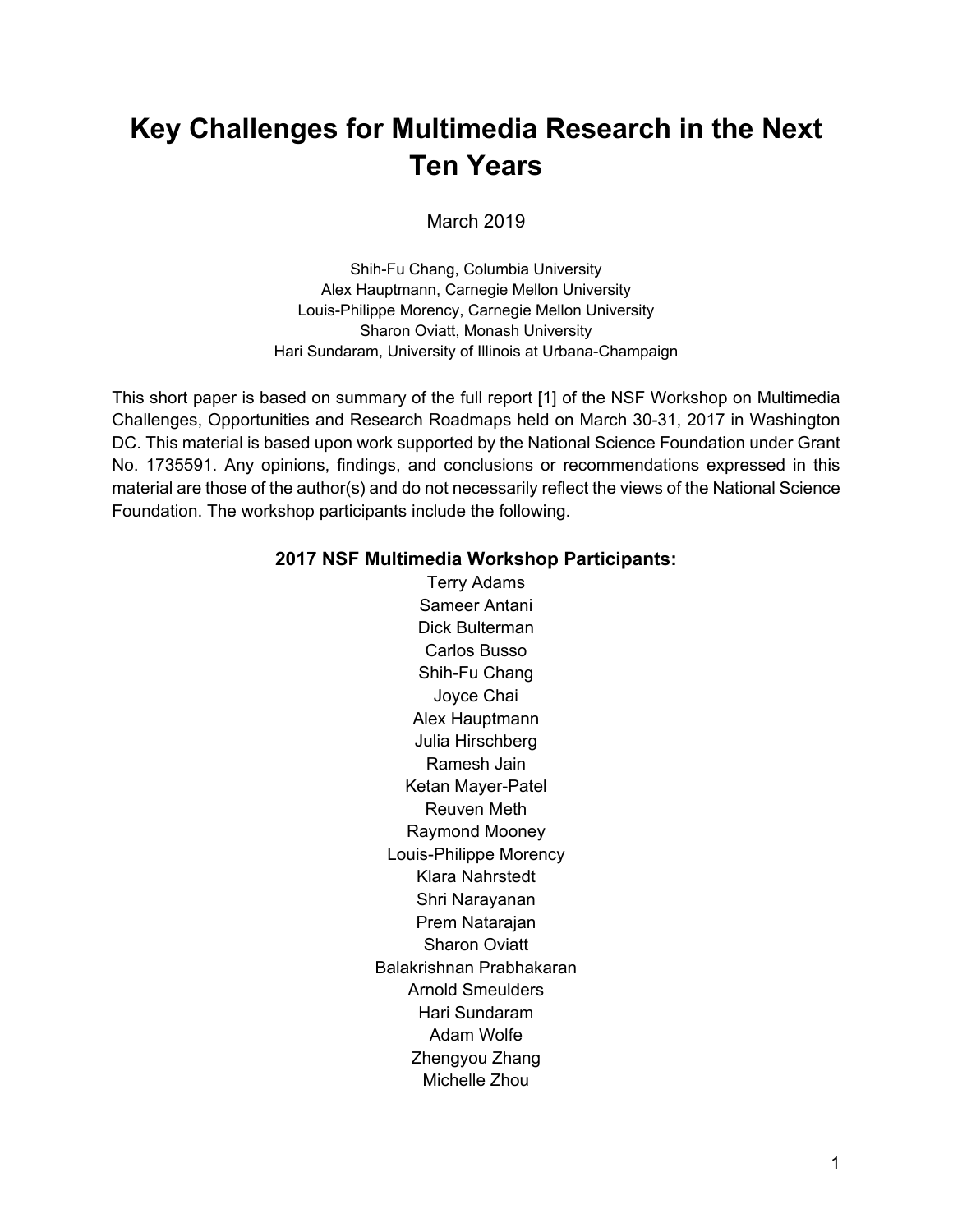### 1. Introduction

The multimedia and multimodal (MM) research community is dedicated to research on the acquisition, communication, analysis, modeling, interface design, and impact of applying multimodal-multimedia data to challenging problems such as semantic information extraction, co-processing and interpretation of multiple heterogeneous modalities, seamless humanmachine interaction, and scalable distributed collaboration. This community of researchers also aims to advance important applications such as education, healthcare, advanced communications and social networking. One of the key objectives for MM research is to model and, in some cases, exceed humans' ability to process multi-sensory information during activities like communication and learning. The multidisciplinary MM field is distinct from other research areas in its emphasis on deep, meaningful integration of multimodal data to enhance the reliability and depth of information derived, as well as the quality of multimedia user experience. A major advantage of fusion-based multimodal interaction and systems is greater robustness and coverage of information processing and improved experience of interaction, which typically exceed that possible based on the sum of individual modalities. And, the synergy between multimedia-multimodal data sources is often the prime source of generating new knowledge.

The MM community has demonstrated extremely productive activities in the last two to three decades. Starting with the inaugural ACM Conference in Multimedia (ACMMM) in 1993, the ACM International Conference on Multimodal Interfaces (ICMI) in 2003, and high-quality publications in other professional societies, the MM community has celebrated major technological breakthroughs with a major impact on industry and society. Within the past decade, the dominant computer interface paradigm worldwide has become a multimodalmultimedia one on a mobile smartphone. Multimodal-multimedia interaction and communication technologies have been deployed widely in a variety of consumer products, including smartwatches and smartphones, video conferencing and collaborative systems, augmented and virtual reality systems, smart cars, and elsewhere. In addition, multimedia search and recommendation engines have been developed by major IT companies and social media platforms.

With these transformative technologies and the rapidly changing global R&D landscape, the MM community is now faced with many new opportunities and uncertainties. With the presence of open source dissemination platforms, pervasive computing resources, and advances in deep neural networks, new research results are being discovered at an unprecedented pace. In addition, the rapid exchange and influence of ideas across traditional discipline boundaries have made the emphasis on multimedia multimodal research even more important than before. To seize these opportunities and respond to the challenges, we organized a workshop to specifically address and brainstorm the challenges, opportunities, and research roadmaps for MM research.

The two-day workshop, held on March 30 and 31, 2017 in Washington DC, was sponsored by the Information and Intelligent Systems Division of the National Science Foundation of the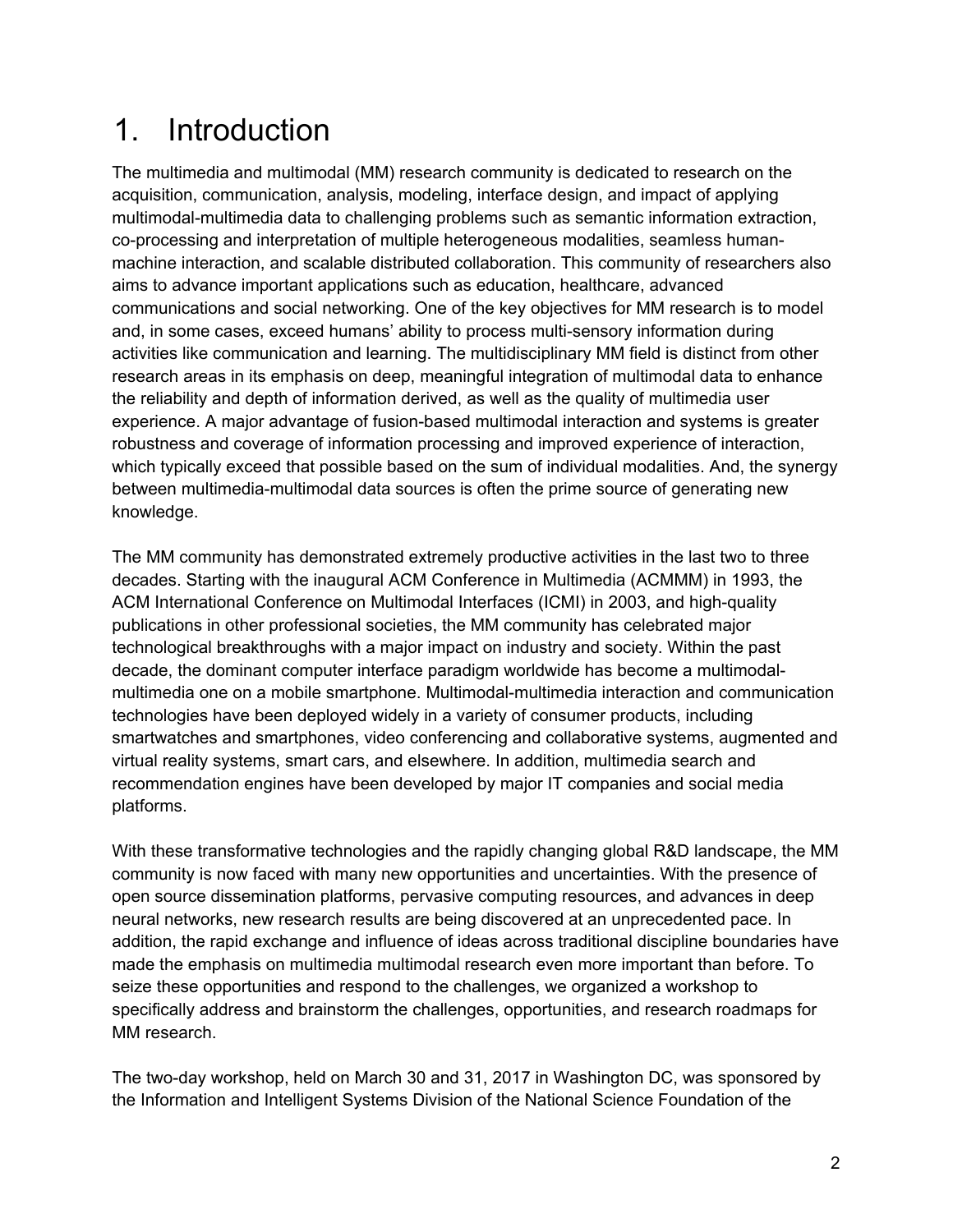United States. Twenty-three (23) invited participants were asked to review and identify core research areas and application domains of importance to the MM field over the next 10-15 year timeframe. Important topics were selected through discussion and consensus, and then discussed in depth in breakout groups. Breakout groups reported initial discussion results to the whole group, who continued with further extensive deliberation. For each identified topic, a summary was produced after the workshop to describe the main findings, including the state of the art, challenges, and research roadmaps planned for the next 5, 10, and 15 years in the identified area.

#### **Major Research Areas in Multimodal and Multimedia**

Given the breadth and depth of the MM field, the workshop participants identified a set of core research areas, whose advances can be integrated to build transformative applications with high impact on industries and society. We first summarize each of the core areas below, followed by discussion of several major application domains. Detailed descriptions of the state of the art, challenges, and anticipated milestones in each area can be found in the full workshop report [1]. A set of nine key research challenges that arise frequently across multiple research areas are further identified and summarized in Section 2 of this paper. The following figure shows an overview of our approach to compile these key research challenges.



Figure 1: Research Roadmap: Research Areas, Applications and Challenges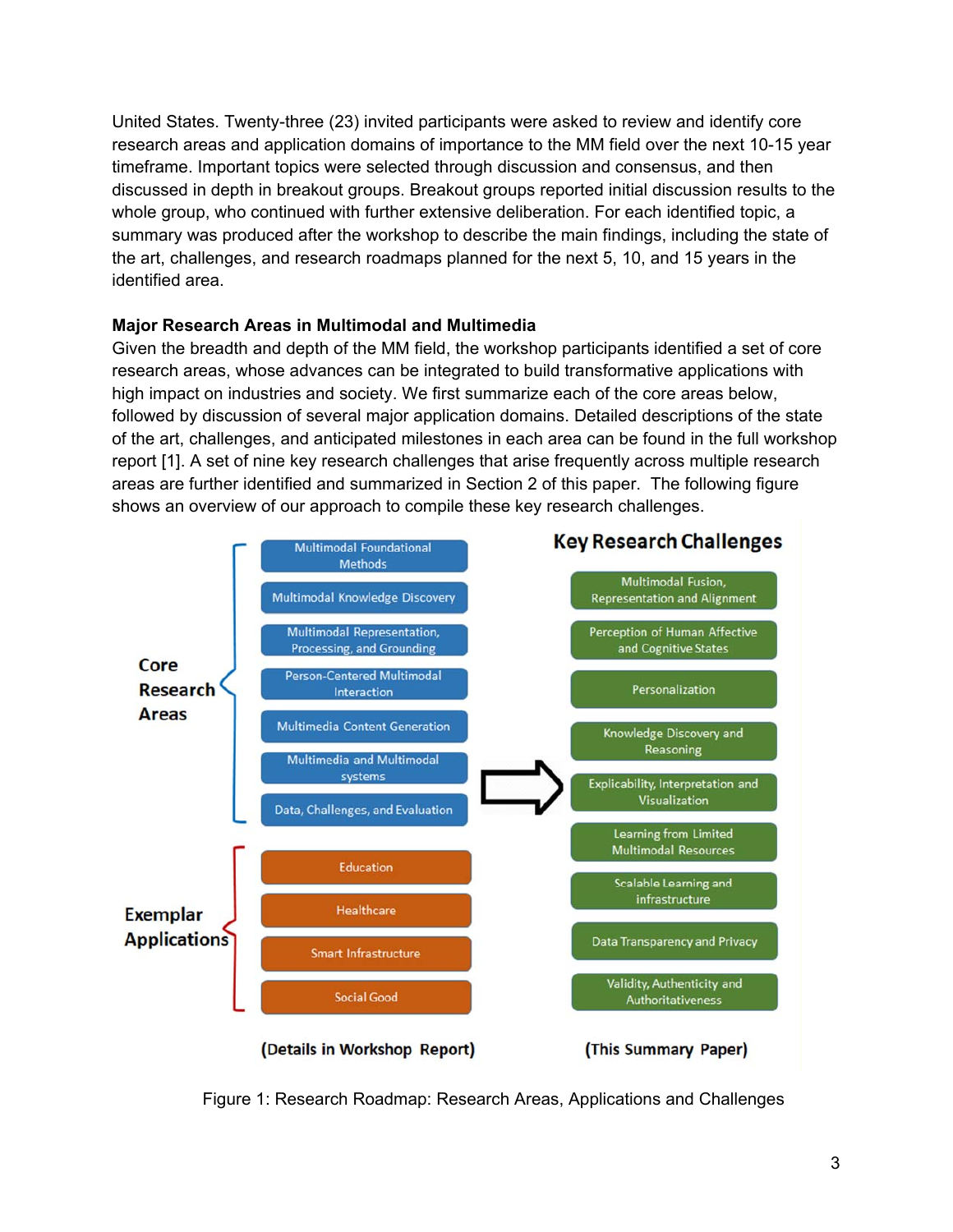We summarize below 7 core research areas for multimodal and multimedia research taken from the full workshop report [1]:

- **Multimodal Foundational Methods**: An important research endeavor is to develop foundational theory and methods to analyze, model, predict and represent multimodal information. Theory is required to guide optimal multimodal system complementarity to achieve ultra-reliable performance levels without relying on trial and error. The methods are characterized as foundational since they are relevant to many applications and research topics. We can group these methods into five classes: representation, alignment, fusion, translation and co-learning.
- **Multimodal Knowledge Discovery**: Knowledge discovery is a fundamental scientific process that historically has aimed to establish cause and effect relations among variables. Since multimodal-multimedia data can be analyzed at multiple levels (signal, activity pattern, representational, transactional, etc.), a vast multi-dimensional space is created for knowledge discovery. Multimodal-multimedia data brings new challenges given its richness, density, contextuality and temporal components. Different strategies can be explored for multimedia knowledge discovery: cross-media discovery studying the intersection of modalities, multi-level multimodal integration, cross-cultural knowledge and unsupervised methods.
- **Multimodal Representation, Processing and Grounding**: Grounding is the connection of lingual expressions with the continuous reality in all its complexity, including other modalities such as visual and acoustic. Studying grounding has the potential to create more natural and at the same time richer and deeper representations of scenes, actions, and events. These findings will benefit communication with autonomous systems (e.g., human-robot communication) as well as knowledge discovery and construction (e.g., common sense knowledge or knowledge population from live sources).
- **Person-Centered Multimodal Interaction**: The unprecedented amounts of online multimodal information available from millions of people enable a better understanding of individuals and their unique characteristics, such as personality, motivations, and interests, at scale. In turn, such understanding of individuals enables person-centered, multimodal interaction between human beings as well as between an individual and an Artificial Intelligence (AI) agent. This research area include three broad sub-areas: multimodal human behavior analysis, multimodal computational psychology and Personcentered multimodal persuasion.
- **Multimedia Content Generation**: The goal of content generation can be defined as a customized, personalized and tractable user experience for simulation, synthesis or entertainment purposes. This can apply to situations where content is generated ondemand for a particular user or groups of users, based on merging a flexible content model with a user profile. Content generation requires applying personal or situational preferences to a content model in order to generate a coherent (multimedia) experience.
- **Multimedia and Multimodal Systems**: Multimedia systems research lies between multimedia applications and the underlying systems that either compute or deliver the expected result. Multimedia systems research focuses on being able to provide (i) mechanisms to run the application in real-time or near real-time, (ii) mechanisms to allow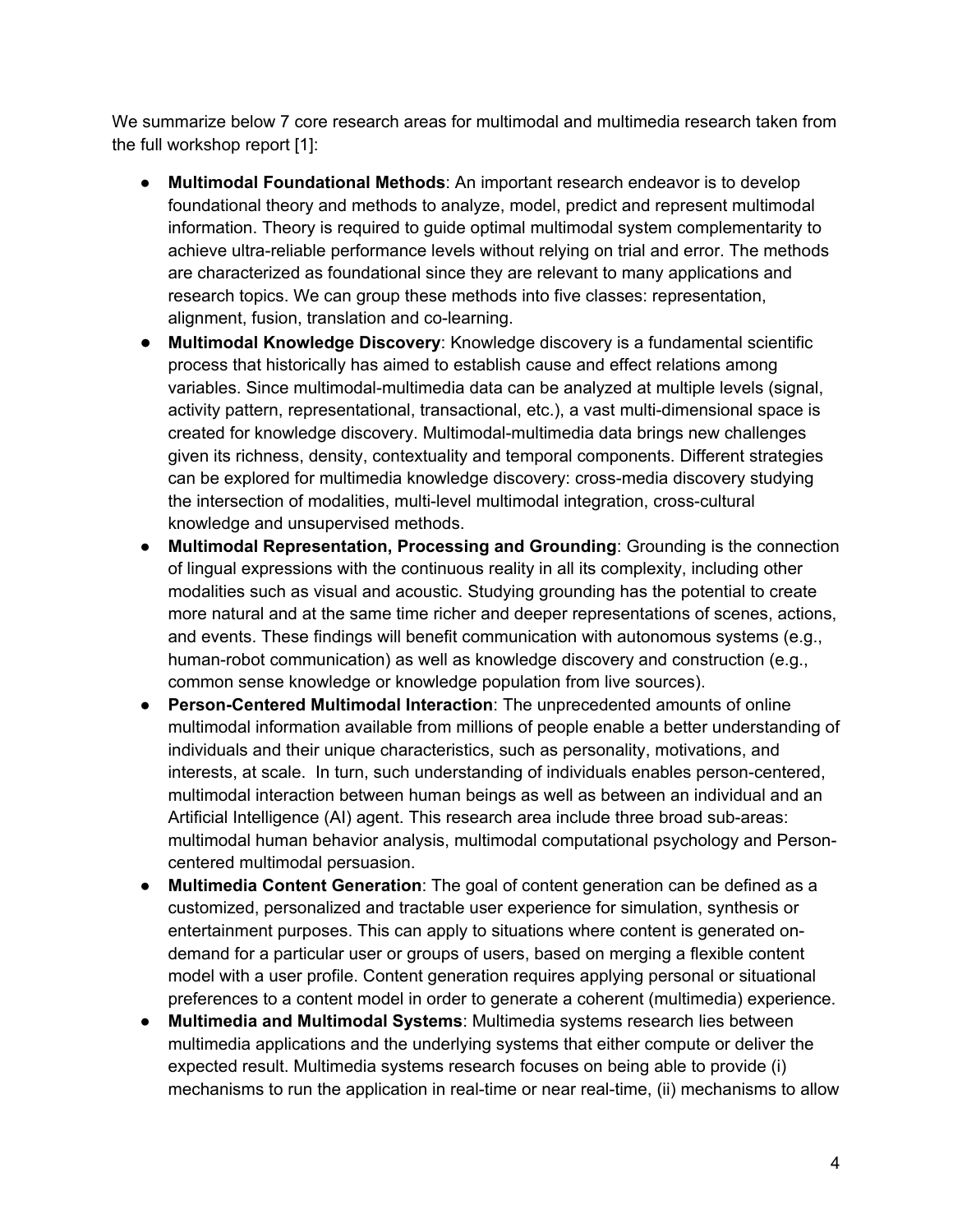the application to scale to large numbers, or (iii) provide the best quality-of-experience to the user.

● **Data Challenges and Evaluation**: Useful data is information that provides value possibly through a variety of ways, including training of algorithms, testing, or data used in an operational setting. Scientific data must have mechanisms to enable replication, maintain redundancy, and enable reuse. The idea brings to the forefront challenges in metadata definition, alignment, error in values, holes, semantics of the value, and purpose of acquisition. New techniques are needed to support the acquisition of highquality and relevant datasets. Development of automated and streamlined data preprocessing methods also are needed to reduce the time and cost of mining multimodalmultimedia data.

#### **Applications of Multimodal and Multimedia Research**

In addition to the core research areas listed above, participants identified a few key applications, synergistic with the National Academy of Engineering grand challenges, to exemplify important domains that call for significant advances across multiple MM fundamental areas in the next decade.

- **Education**: Advances in multimodal-multimedia technology have the potential to improve educational outcomes by substantially stimulating learning, and to assess the outcomes more accurately. Multimodal learning analytics are modeling richer data sources like speech, writing, images, and their combination. These methods are beginning to predict learners' actual motivation, cognitive state, and their development of expertise.
- **Healthcare**: Advances in multimedia analytics for healthcare can positively impact areas of general healthcare applications, and personal health, as a result of applications that can analyze personal health data and other factors such as rapid and continued growth in patient-health records. The challenges include clinical protocols on smaller datasets, opportunity for population scale research and emergence of personalized wearable sensors and smart devices.
- **Smart Infrastructure**: Smart infrastructure represents the deep embedding of sensing, computing, communication, decision making and actuation into the traditional physical and human infrastructures for the purpose of increasing efficiency, resiliency and safety. It requires the understanding of embedding multi-sensory devices, the collection and correlation of multimedia data and metadata, utilization of context, multi-modal processing and analytics issues, multi-modal communication and time-sensitive streaming problems, dynamic actuation and adaptation according to human and physical constraints.
- **Social Good**: The aim is to outline a vision, research and directions necessary for multimedia technologies to enhance our communities and human society in general. While multimodal research presents many challenges of genre collection and genre integration, it also presents major promise for tackling critical issues affecting the welfare of a society. Areas such as transportation, home care, security, and journalism are all areas in which multimodal efforts can help improve our society.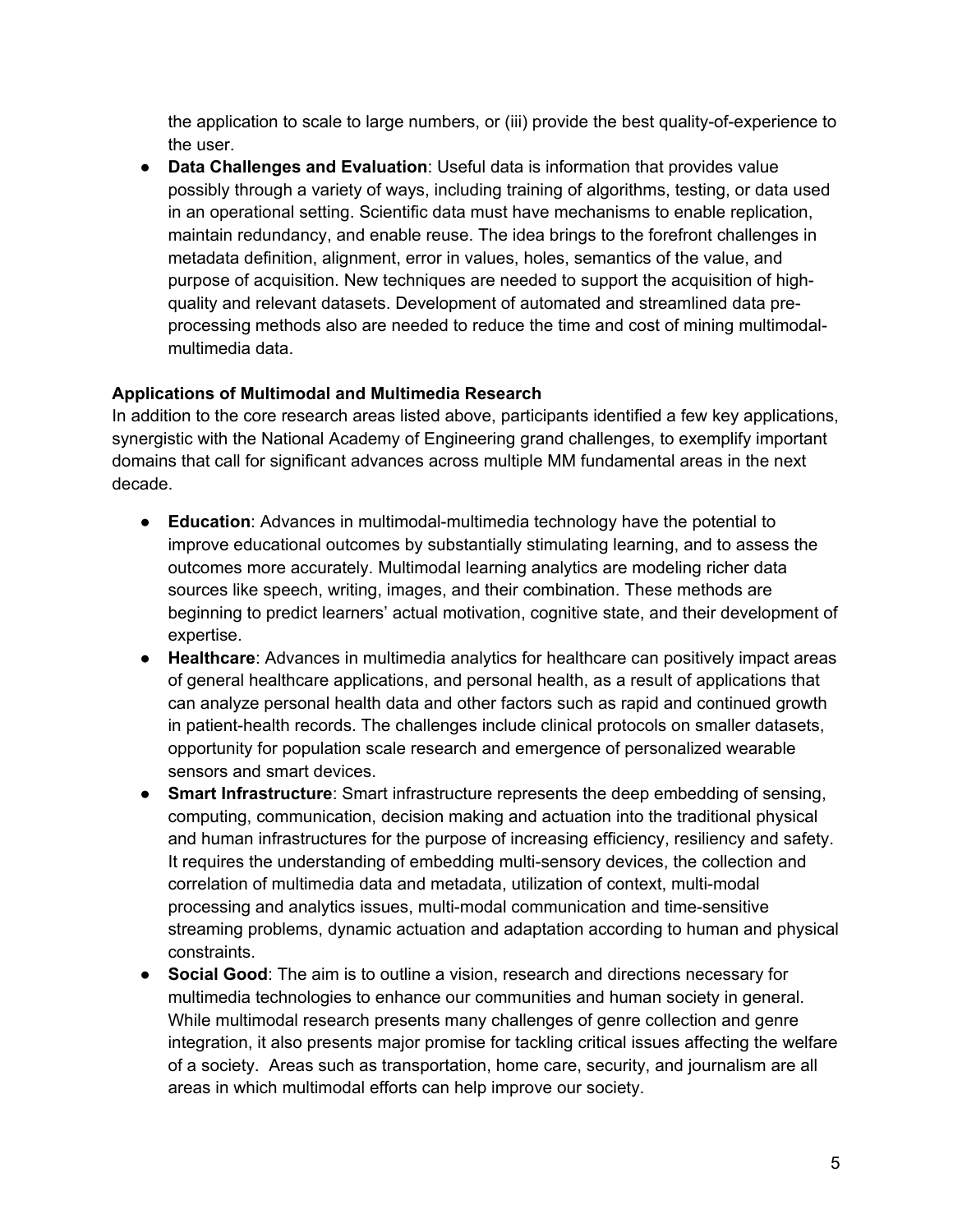# 2. Key Research Challenges and Roadmaps

For each identified core research area and application, the workshop participants reviewed the state of the art, discussed research challenges, and identified roadmaps and milestones required to address the open challenges. Full reports of these core research areas are included in corresponding chapters of the full workshop report [1]. In our analysis of the report, we further identified a set of nine key challenges that appear frequently across research areas and applications, which can be used to guide the research direction of the MM research community in the next decade. We summarize these nine key research challenges and the milestones and roadmaps required to address these key challenges below. Note the numerical order does not represent any prioritization of the challenges.

| <b>Key Challenges</b>                                                        | <b>Milestones and Roadmap</b>                                                                                                                                                                                                                                                                                                                                      |
|------------------------------------------------------------------------------|--------------------------------------------------------------------------------------------------------------------------------------------------------------------------------------------------------------------------------------------------------------------------------------------------------------------------------------------------------------------|
| Challenge 1:<br>Multimodal Theory, Fusion, Representation<br>and Alignment   | new neural representation learning<br>approaches which can handle a large<br>number of modalities and information<br>views<br>new temporal representation and<br>alignment models<br>new multimodal fusion techniques that<br>successfully generalize to multiple<br>tasks (N>100)                                                                                 |
| Challenge 2:<br>Perception of Human Affective and Cognitive<br><b>States</b> | algorithms able to interpret affective<br>and cognitive states in small group or<br>even largely populated environments<br>recognition algorithms that take into<br>account cultural influences and<br>differences<br>analysis algorithms robust and<br>extensible in analyzing human<br>affective and cognitive states across<br>different tasks and contexts     |
| Challenge 3:<br>Personalization                                              | personalization of multimedia analytic<br>and content generation models in the<br>presence of limited and possibly<br><i>insufficient</i> data<br>personalization from real-time and<br>dynamic flow of multimodal<br>information from the user<br>providing individuals control over how<br>their personal data and system<br>representations are used and shared |
| Challenge 4:<br>Knowledge Discovery and Reasoning                            | methodologies to conduct knowledge<br>$\bullet$<br>extraction and representation within<br>dynamic and large-scale datasets                                                                                                                                                                                                                                        |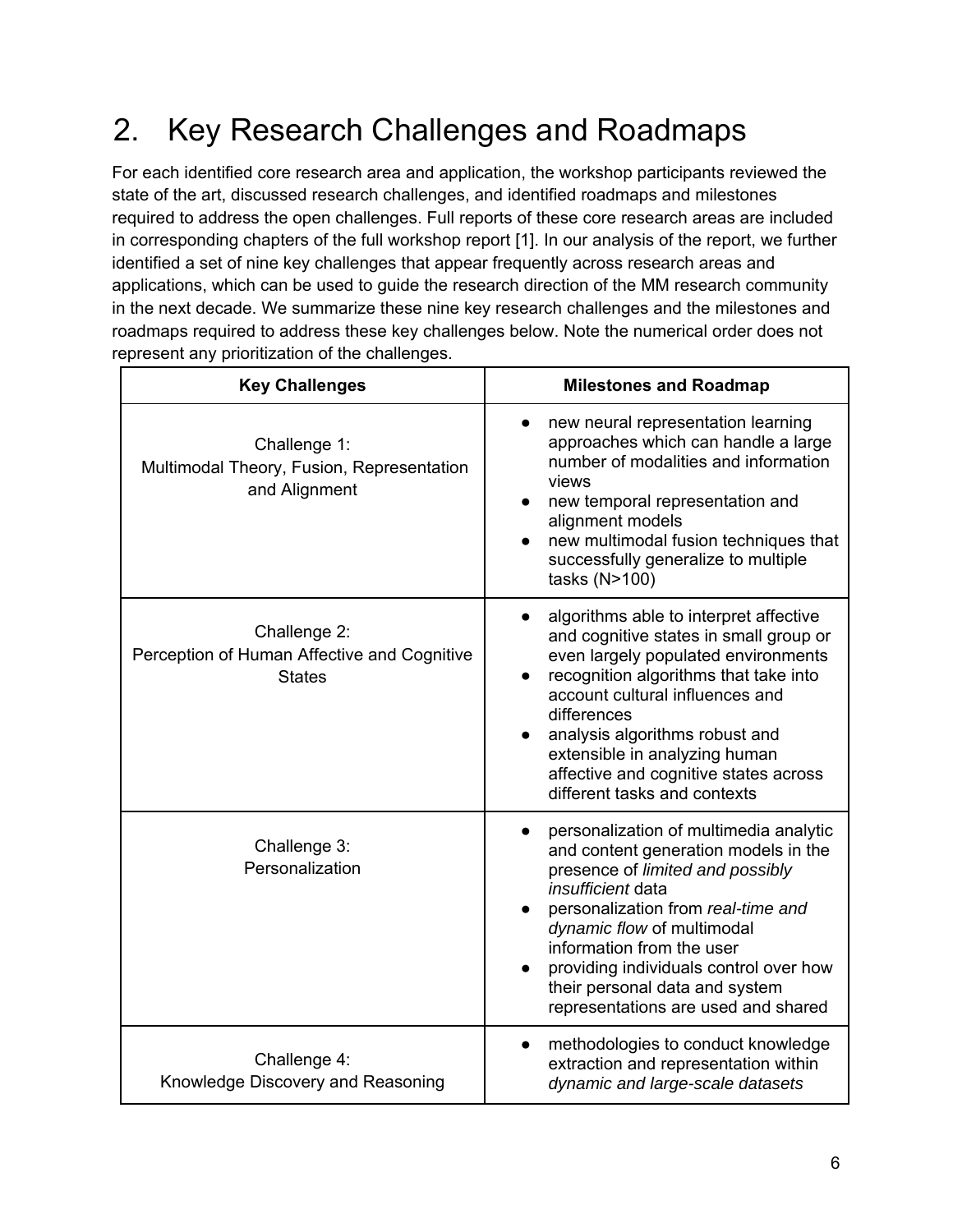|                                                                 | methods to automate testing the<br>$\bullet$<br>robustness and generality of scientific<br>findings<br>continuous proactive knowledge<br>discovery and prediction from<br>streaming data, with ultra-reliable<br>accuracy based on strategic fusion of<br>data sources                                                                                                                                                                                                                        |
|-----------------------------------------------------------------|-----------------------------------------------------------------------------------------------------------------------------------------------------------------------------------------------------------------------------------------------------------------------------------------------------------------------------------------------------------------------------------------------------------------------------------------------------------------------------------------------|
| Challenge 5:<br>Explicability, Interpretation and Visualization | interpretable models that involve two<br>$\bullet$<br>or more modalities<br>interpretable representations and<br>learning methods for complex<br>knowledge involving complex events<br>and relations<br>Incorporation of bio-inspired design<br>strategies into neural network<br>machine learning models                                                                                                                                                                                     |
| Challenge 6:<br>Learning from Limited Multimodal Resources      | new methods that can learn<br>multimodal interaction from unlabeled<br>data or just a limited amount of<br>labeled multimodal data<br>multimodal alignment and fusion<br>$\bullet$<br>techniques that facilitate effective use<br>of existing multimodal data sets in<br>real-world application domains<br>crowdsourcing approaches to creating<br>high-quality multimodal data<br>resources<br>multidisciplinary collaboration to<br>obtain datasets from primary domains<br>(e.g., medical) |
| Challenge 7:<br>Scalable Learning and infrastructure            | new tools and testbeds for collecting,<br>fusing, analyzing, and sharing<br>multimodal data from heterogeneous<br>sensors<br>next-generation multimedia system<br>$\bullet$<br>framework that can bridge content<br>understanding with multimedia<br>system-level support<br>integrated and compatible multi-modal<br>technologies for diverse application<br>sectors                                                                                                                         |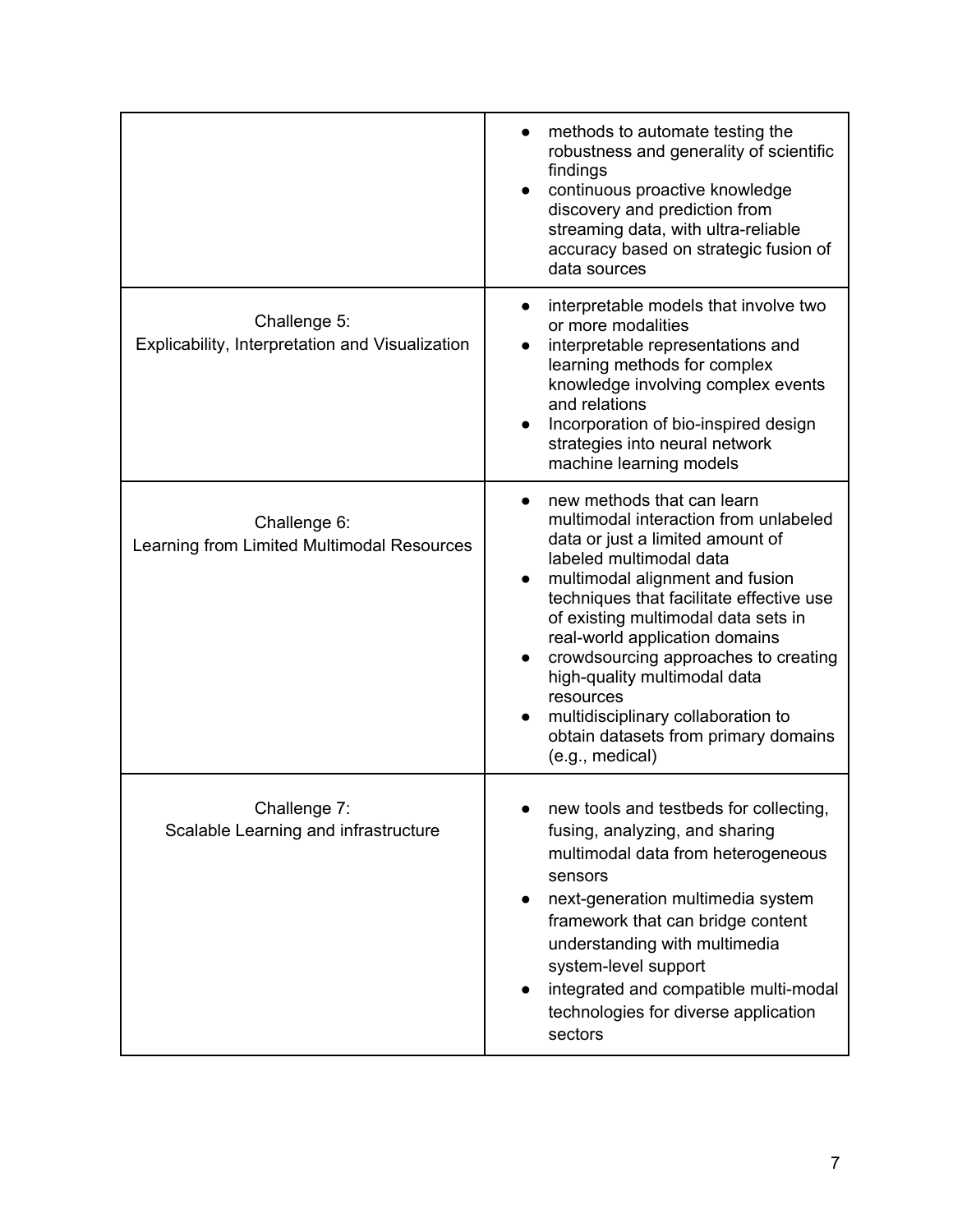|                                                              | evolvable and adaptable multimodal<br>multi-sensor smart infrastructures that<br>can sustain over a long term                                                                                                                                                                                                                                                                                                                                                                                                                                                                                                         |
|--------------------------------------------------------------|-----------------------------------------------------------------------------------------------------------------------------------------------------------------------------------------------------------------------------------------------------------------------------------------------------------------------------------------------------------------------------------------------------------------------------------------------------------------------------------------------------------------------------------------------------------------------------------------------------------------------|
| Challenge 8:<br>Data Transparency, Fairness and Privacy      | understand inherent bias and skew in<br>multimedia data; building<br>transparency, fairness and the ability<br>to interrogate multimodal algorithms,<br>inferences and systems.<br>balance when and how to acquire<br>personal information to establish<br>knowledge bases, while appropriately<br>preserving privacy and data<br>ownership<br>develop effective privacy controls for<br>personal multimedia data<br>develop secure data storage and<br>analysis protocols<br>develop international policy and<br>standards for rich personal data                                                                    |
| Challenge 9:<br>Validity, Authenticity and Authoritativeness | tools for multimedia forensics that<br>allow identification of media tampering<br>and allow full examination of the<br>original context by bringing together<br>all available sources, text, audio and<br>multimedia evidence<br>automatic and indelible determination<br>of provenance to establish authenticity<br>of documents, fragments or<br>collections<br>automated fact-checking systems to<br>provide context together with<br>confidence ratings of<br>authoritativeness, while being able to<br>identify explicitly false data, biased<br>data, and propaganda that is<br>predatory rather than prosocial |

**Table 1. Key Research Challenges and Milestones for MM Research in the Next 10 years**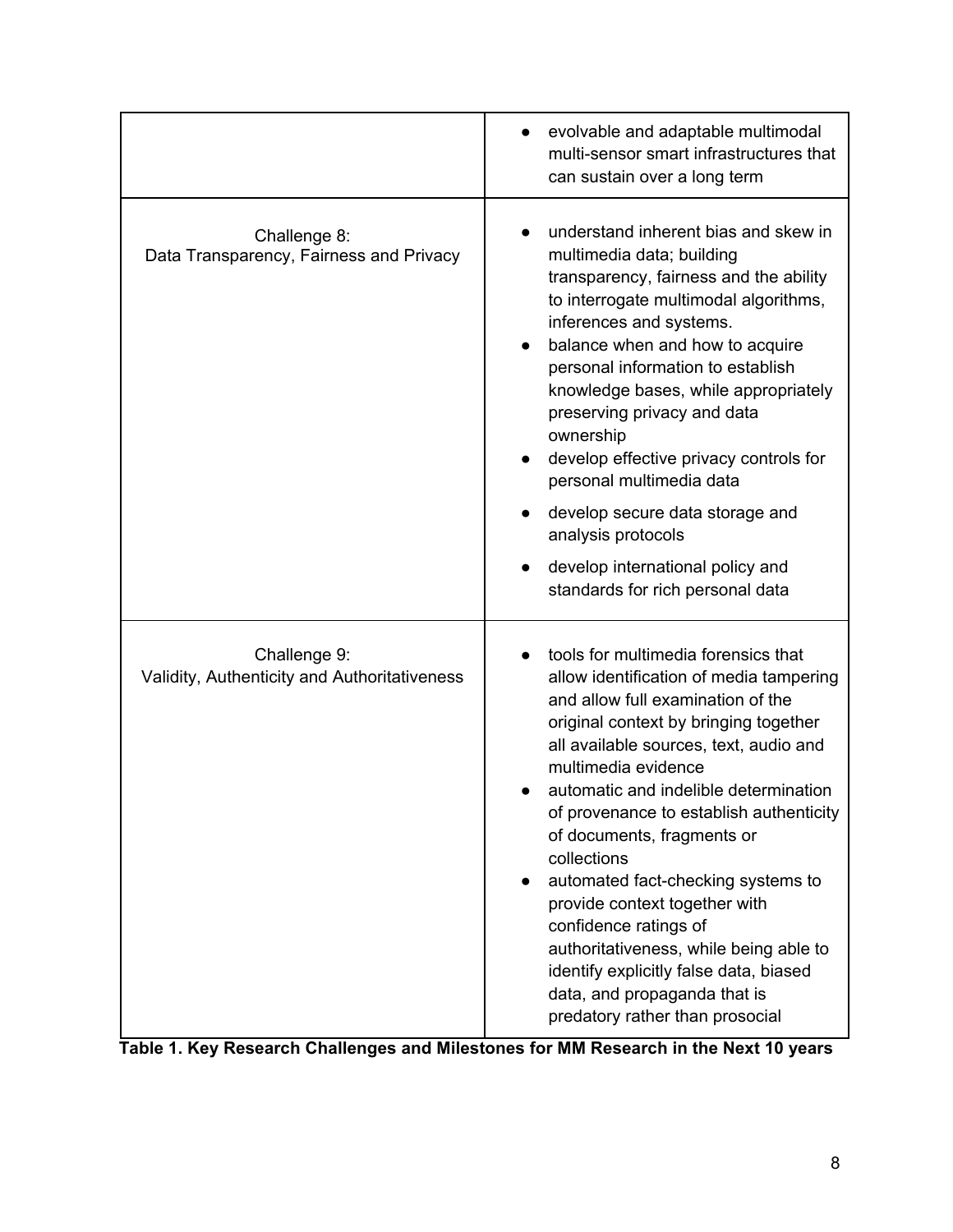#### **Challenge 1: Multimodal Theory, Fusion, Representation and Alignment**

Central to many multimodal and multimedia research endeavors is the challenge of representing, aligning and fusing information for multiple modalities. This information is often represented heterogeneously such as the symbols representing spoken words and the pixels representing visual images. Multimodal *representations* are designed to learn how to summarize and represent multimodal data in a way that exploits the complementarity and redundancy of multiple modalities. Multimodal *alignment* is to identify the direct links between sub-elements from two or more different modalities. The natural asynchrony between spoken words and gestures is a good example where alignment is needed. Multimodal *fusion* joins information from two or more modalities to perform a prediction, such audio-visual speech recognition. Addressing these challenges of representation, fusion and alignment are fundamental if we want to be able to discover, extract and summarize knowledge from very large and heterogeneous data sources such as found on the internet (e.g., Wikipedia) [See Chapter 3 of the full report]. This is also important for recognizing multimodal person-centric behaviors such as emotions and social signals which are expressed through language, visual and acoustic modalities [See Chapter 5].

The roadmap for this challenge requires (1) to develop new representation learning approaches which can handle a large number of modalities and information views, going beyond the current state-of-the-art which usually studies two modalities; new neural approaches for multimodal representation to understand the geometry of the multi-modal semantic space (2) to create new temporal representation and alignment models which correctly segment relevant sub-events, model their long-range dependencies and summarize the essential content of long videos or sequential data; and (3) to create new multimodal fusion techniques that successfully generalize to multiple tasks (N>100) by taking advantage of the complementarity of these prediction tasks (4) formulate new theory to guide optimal multimodal system complementarity in order to achieve ultra-reliable performance levels without relying on trial and error.

#### **Challenge 2: Perception of Human Affective and Cognitive States**

A human-centric challenge of multimodal research is to automatically recognize, model and even generate emotions and other affective and cognitive states naturally expressed during social interactions. Affective states can include sentiments, attitudes or personality traits. These are complemented with cognitive states which can include attention, engagement, curiosity, domain knowledge, deceptive intent, and many others. Affective and cognitive states are important for many multimodal applications such as education where perceiving the levels of curiosity and engagement of a student are often essential to successful learning [Chapter 9]. Recognizing human affective and cognitive state requires the integration from multiple modalities, including language, acoustic and visual modalities [Chapter 2]. In other words, what you say, how you say it and the gesture accompanying it. These states can be expressed when interacting with a computer (e.g., interaction with a conversational assistant such as Alexa, Siri, Google Assistant or Cortana), or when observing natural human social interactions (e.g., doctorpatient interactions). It requires to contextualize the interpretation of the multimodal behaviors with the previous interactions as well as the environment where they happen.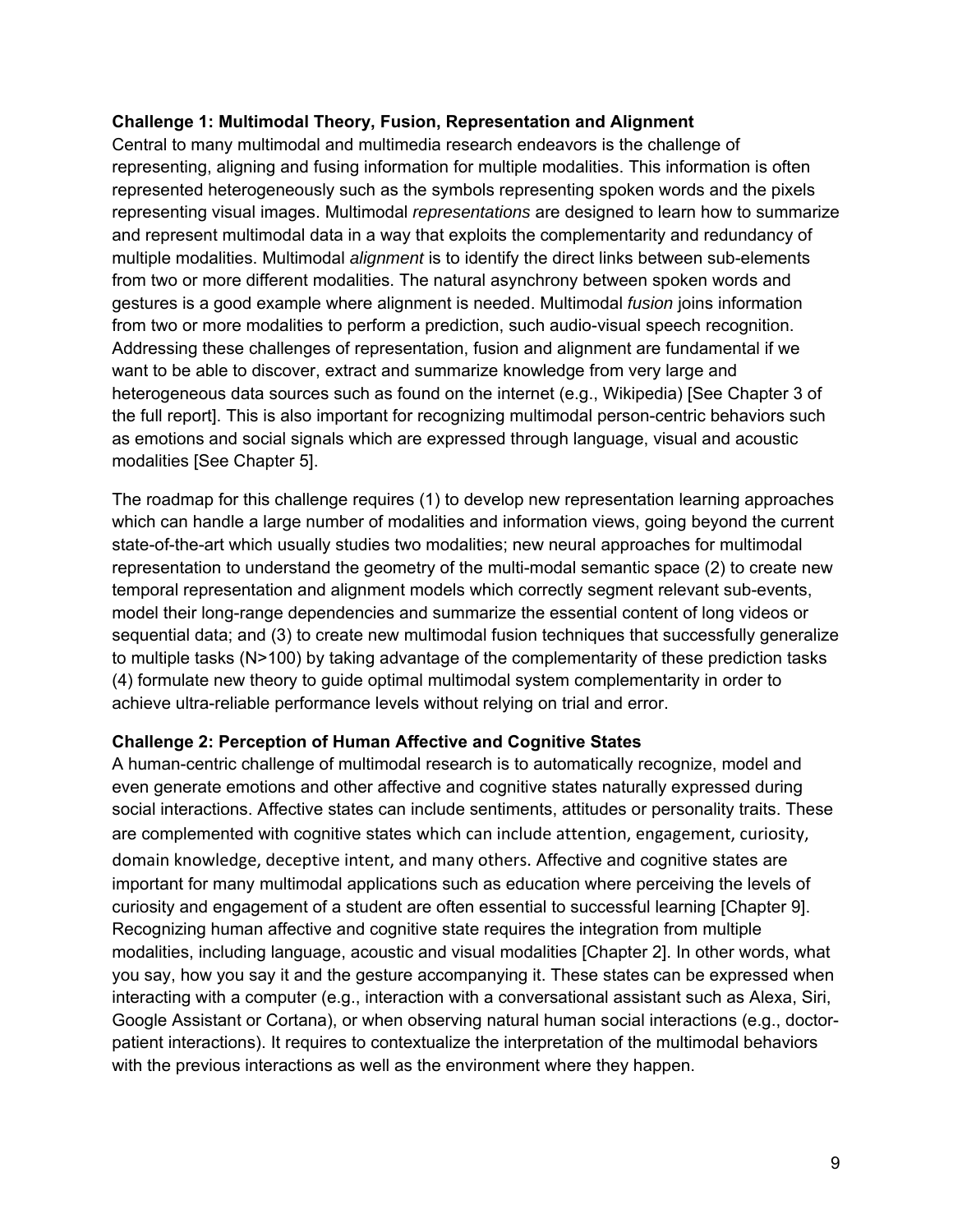The roadmap for this challenge requires (1) to create algorithms able to interpret affective and cognitive states in small group or even largely populated environments, where more than two people are interacting with each other; (2) to develop recognition algorithms that take into account cultural influences and differences to accurately when interpreting human multimodal behavior and characteristics across the globe; and (3) to create analysis algorithms robust and extensible in analyzing human affective and cognitive states across different tasks and contexts, such as healthcare, education and personal robotics applications, and (4) creating bias‐free interpretations of human affect and cognition.

#### **Challenge 3: Personalization**

Modeling of human multimedia content and behaviors will require new technologies that are able to adapt to user's idiosyncrasies and learn their respective preferences. This is motivated by the fact that individual's desires and intents are different based on their own life experiences, their current needs and the context of the interaction. For example, when visiting a city like Paris, some people may prefer a more culture-oriented experience while others would desire an adventurous experience. This personalization requirement is particularly relevant to multimedia content generation where content is generated on-demand for a specific user (or groups of users) based on merging a flexible content model with a user profile [chapter 6]. The goal of such content generation is to provide a customized, personalized and tractable user experience for simulation, synthesis or entertainment purposes. Personalization is also key for personcentered multimodal interaction where interpretation of user's multimodal behaviors should be taking into consideration the interaction context and as importantly the preferences, desires and idiosyncrasies of the user [chapter 5]. Personalisation is challenging. This is because much of the behavioral data is heavy tailed—most data is generated by a few people, making it hard to make predictions for the many for whom we have little data. Personalization of human multimodal behaviors and content is also central to two applications, namely education and healthcare [chapters 9 and 10]. In education, personalizing the learning applications is based on the multimodal assessment of students' cognitive state and actual learning achievements. In healthcare, personalized medicine where treatment is tailored to the individual characteristics of each patient requires understanding information from multiple modalities and sensors.

The roadmap for this challenge requires (1) to learn personalization of multimedia analytic and content generation models in the presence of *limited and possibly insufficient* data from the specific user or group of users, (2) to perform personalization from *real-time and dynamic flow* of multimodal information from the user, requiring the multimedia computational framework to continuously monitor and adapt to behavioral changes, and (3) to allow control over how the personal representations and data are used and shared, including the ability to recall or withdraw their content's use on demand.

#### **Challenge 4: Knowledge Discovery and Reasoning**

The richness of multimodal and multimedia data has the potential to change the way we discover and reason about knowledge. As an illustration of their richness, multimedia signals typically involve multiple time-synchronized data streams. Information within the multimedia data streams can be analyzed across multiple levels, including signal, activity pattern, representational, and transactional [chapter 3]. Knowledge discovery is a fundamental scientific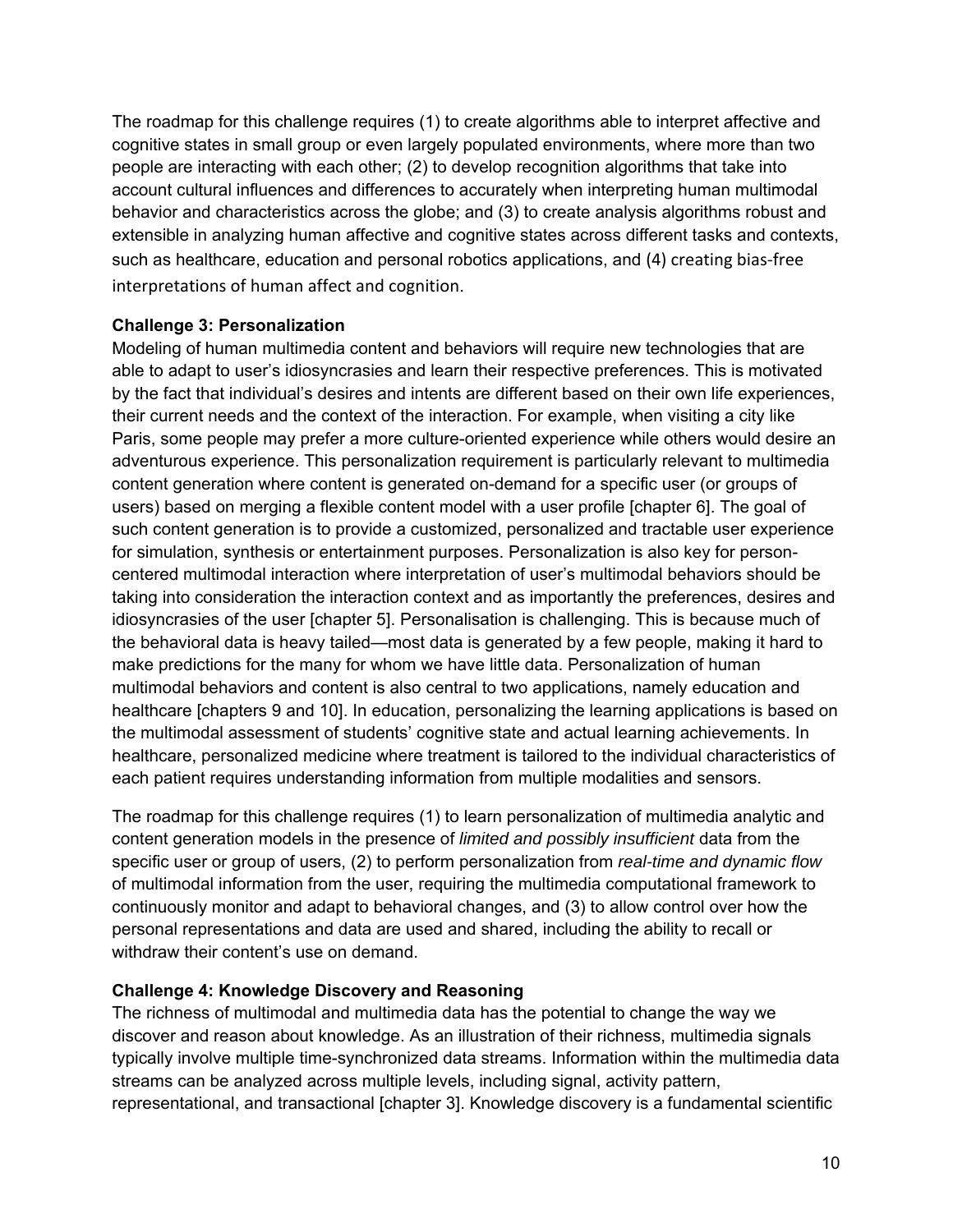process to collect and evaluate data in a manner that pursues a process of elimination, or that isolates individual variables, in order to assess their causal impact. This process has centered on hypothesis testing, and the establishment of scientific methods that can support accurate inferences about cause and effect relations among the variables of interest. In order to understand the full scope and importance of a new finding or theory and its applicability, the scientific process also pursues a lengthy process of replicating and testing generality under varied conditions. With an eye toward artificial intelligence and machine learning, there is a need for developing algorithms for extracting, representing and modeling knowledge from vast amounts of data [chapter 8]. Reasoning on these multimedia content sources requires grounding and relationships between heterogeneous modalities, linking abstract concepts such as linguistic elements to real-world physical object, people and images [chapter 4].

The roadmap for this challenge requires (1) to develop methodologies to conduct knowledge extraction and representation within *dynamic and large-scale datasets*, going beyond static knowledge models, (2) methods to automate testing the robustness and generality of scientific findings; (3) continuous proactive knowledge discovery and prediction from streaming data, with ultra-reliable accuracy based on strategic fusion of data sources;

#### **Challenge 5: Explicability, Interpretation and Visualization**

As machine learning becomes prevalent in multimodal research, a key open challenge is how to enhance the interpretability and visualization of the multimodal models [Chap. 2, 3, 8]. We should design our multimodal models with the goal of being able to interpret the intermediate representations and alignments between modalities. Today, we still lack robust ways for visualizing the interaction among multimodal content, and for understanding how multimedia knowledge (including entities, events, and relations) are captured in related multimodal representations or ideally a single common representation. This is particularly important when we start using these multimodal models in real-world scenarios such as health care and law enforcement where users will need to trust and understand, at least at a high level, what the computer is doing. Visualization of intermediate representations in deep learning model also offers opportunities to understand the roles and interdependency of various layers or modules in the architecture. This provides opportunities to discover new insights that can be used to further improve the design of the architecture for better efficacy or efficiency. Finally, visualization and interpretation methods will facilitate comparisons with discoveries in biological neural science and incorporate such bio-inspired approaches to the design of new neural network models. Milestones towards addressing the challenges include (1) extending current progresses in interpretable models for single modalities (language or vision) to cases that involve two or more modalities, (2) interpretable representations and learning methods for complex knowledge involving complex events and relations, and (3) success in incorporating bio-inspired design strategies into neural network machine learning models, and (4) extended dialogue-based query capabilities for obtaining specific relevant explanations" (i.e., in addition to visualization, which is not enough alone.

#### **Challenge 6: Learning from Limited Multimodal Resources**

Despite the rapid progress in machine learning, scarcity of labeled data continues to present major challenges for developing robust machine learning models. In response to this, various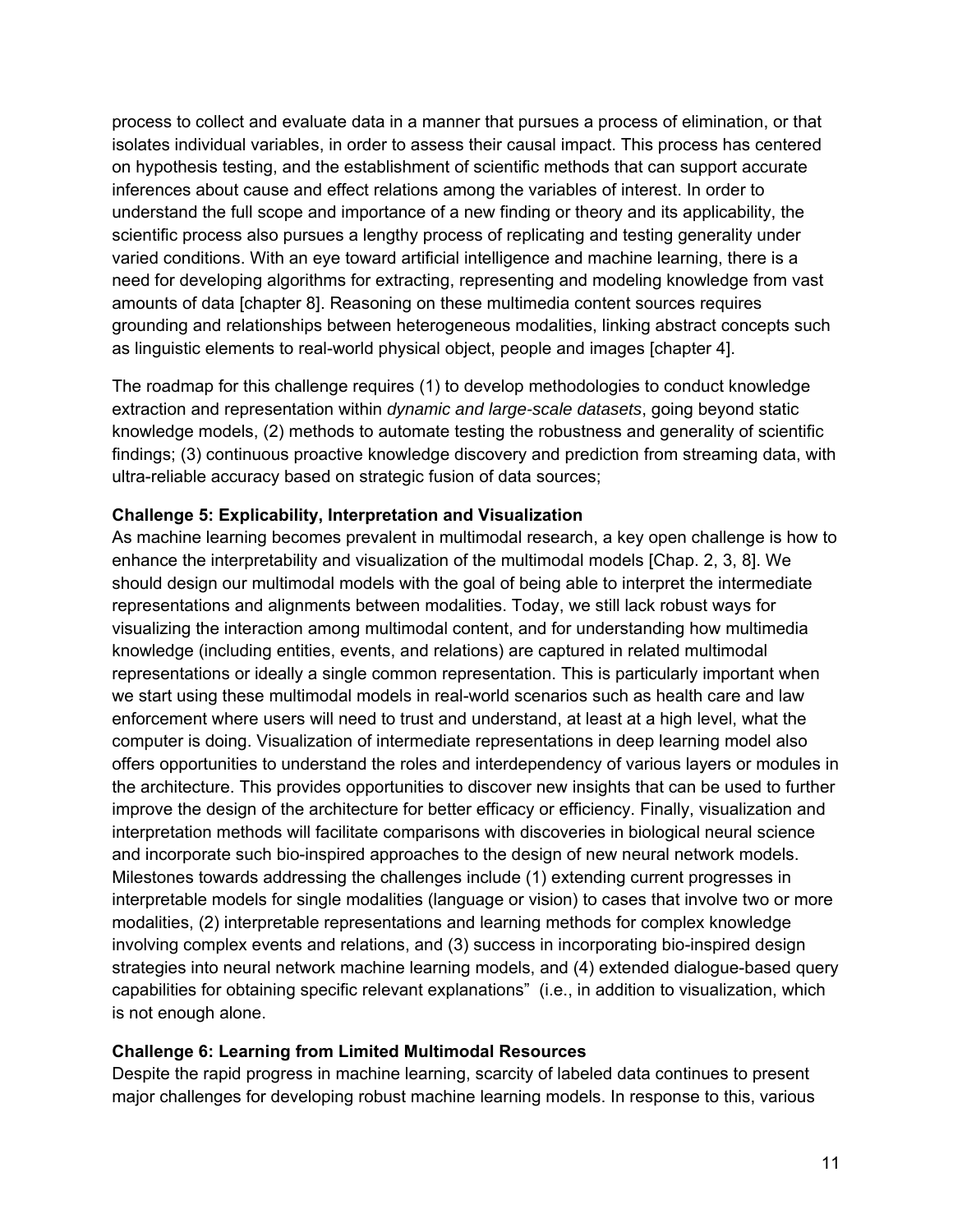research has been proposed to tackle resource-limited learning problems such as unsupervised or semi-supervised learning, weakly supervised learning, transfer learning, and zero- or fewshot learning. This problem becomes even more acute for tasks involving multiple modalities. For example, for many fundamental tasks such as multimodal alignment or translation (Chap. 2), annotating alignment relations or acquiring translated data among multiple modalities is much more difficult than the cases of single modality. As another example, for multimodal grounding (Chap. 4) that aims at linking linguistic mentions to specific sensory data instances, datasets capturing realistic grounding relations under natural settings (as opposed to simulated contexts usually used in crowdsourcing based annotation) are quite limited. Finally, in many application domains such as Healthcare (Chap. 10), there are often data errors or gaps in subsets of modalities that are difficult to discover but have detrimental effect on the final outcomes.

The roadmap for solving these challenges requires (1) new meta-learning methods for understanding multimodal interaction from unlabeled data or just a limited amount of labeled multimodal data; (2) multimodal alignment and fusion techniques that facilitate effective use of existing multimodal data sets in real-world application domains such as healthcare; (3) techniques for improving crowdsourcing approaches to creating high-quality multimodal data resources, such as active learning, incentive creation through "gamification", and methods to enhance the naturalness of multimodal interaction; (4) multidisciplinary collaboration to obtain datasets from primary domains (e.g., medical).

#### **Challenge 7: Scalable Learning and infrastructure**

The impact of multimedia/multimodal technologies will be limited if new theories and tools are not integrated with practical systems equipped with real-time sensors, computing/communication technologies, and real-world applications interacting with users. In the area of knowledge discovery (Chap. 3), there is critical need of large-scale heterogeneous multimedia data collection, alignment, and analysis in order to discover and validate new knowledge from specific application domains. In developing next-generation multimedia systems (Chap. 7), it's recognized more efforts should be made to exploit the synergy between intelligent content understanding and multimedia system design. For example, intelligent content understanding produces semantic information that's valuable for developing intelligent compression, transmission, or distributed control solutions. In developing future smart infrastructures (Chap. 11), major challenges remain in deep embedding of sensing, computing, communication, decision making and actuation into the traditional physical and human infrastructures that can increase efficiency, resiliency and safety, and can also sustain, evolve, and adapt over a long time.

To address these challenges, advances are called for a few milestones: (1) new tools and testbeds for collecting, fusing, analyzing, and sharing multimodal data from heterogeneous sensors, (2) next-generation multimedia system framework that can bridge content understanding with multimedia system-level support (e.g., system control for Quality of Experience management), (3) integrated and compatible multi-modal technologies for diverse application sectors (e.g., rail, automobiles, ships for smart transportation), and finally (4)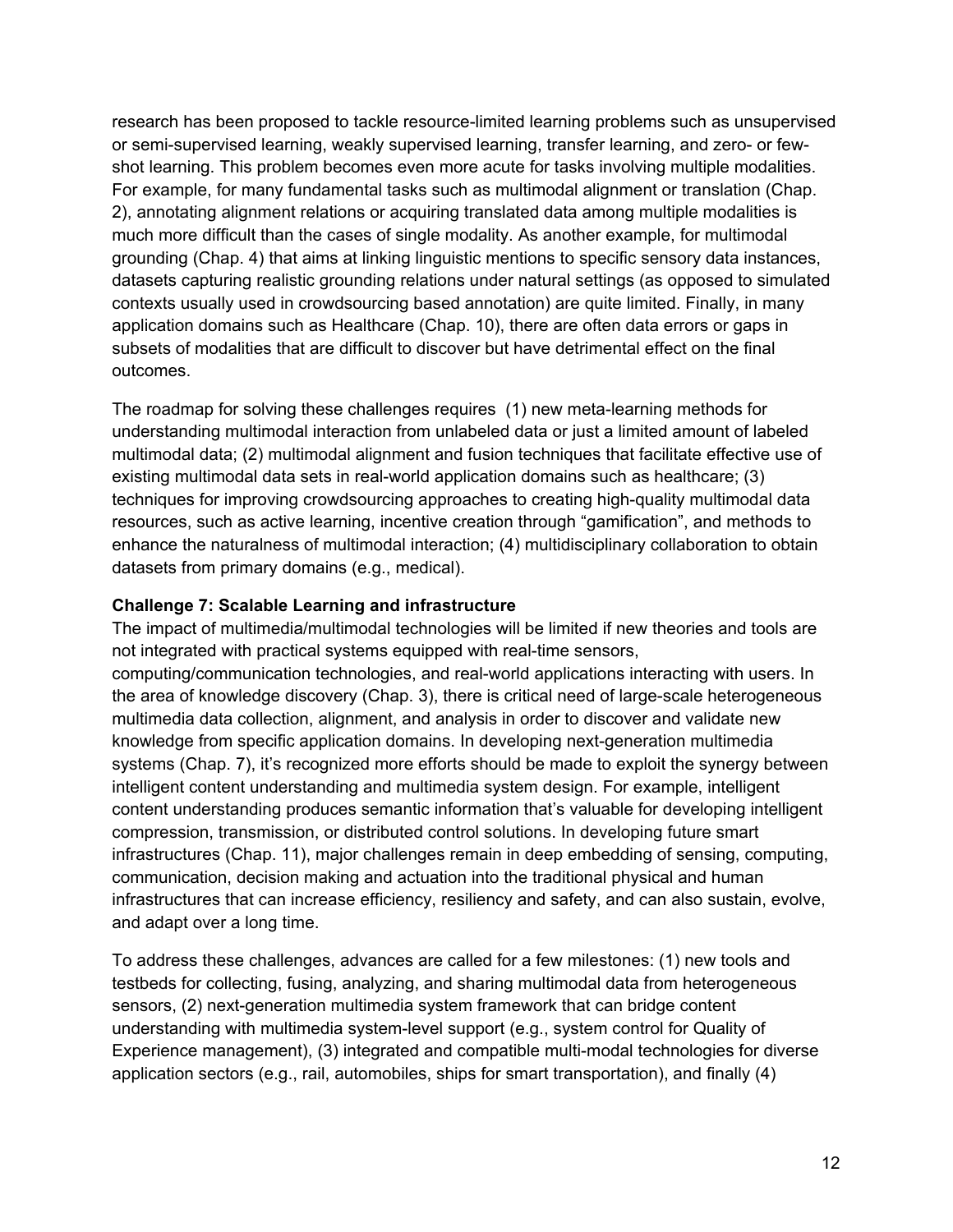evolvable and adaptable multimodal multi-sensor smart infrastructures that can sustain over a long term.

#### **Challenge 8: Data Transparency, Fairness and Privacy**

Multimodal data drives much current innovation and is a source of great profits. Many users are providing data without understanding the privacy implications. Due to sparsity of data, much data collection for research and commercial systems uses any available data for learning, without much consideration of bias, skew or subtle domain mismatch [chapter 5]. In addition, fairness in the inference process is important: complex inference algorithms can vary with attributes of gender and race. This variation can run afoul of the law (e.g. recommendations in housing related search). In addition, there is no transparent or explainable representation in the most accurate deep learning methods [chapter 4]. The most affected applications are usercentric, enabling hyper-individualized user interfaces and interactions. Specifically, education [chapter 9] and healthcare [chapter 10] are areas where personal data is critical. Future education will exploit individualized learning strategies, requiring data suitable for the individual, but educational privacy controls restrict sharing of data. Healthcare's big promise is in personalized treatments, yet privacy restrictions on health records preclude sharing useful data.

The roadmap for this requires solution for these top challenges here: (1) Developing approaches to understanding inherent bias and skew in multimedia data and building interrogability, explainability and fairness into multimodal learning systems so that reasons for improper results can be identified and mitigated. (2) Healthcare research will need to balance exploiting personal variabilities in treatment by expanding and amplifying our existing biomedical knowledge base, while also addressing issues of privacy, data ownership and attribution of provenance. (3) Development of effective privacy controls for personal multimedia data. This includes user interfaces for easy specification of differential privacy constraints, revocability of permissions, and universally implemented protocols that grant individuals the ability to understand and modify consent. Essentially, this needs to re-balance the information asymmetry between the users and data collectors. (4) Development of international policy and standards for rich personal data to support future applications and services in a responsible manner for broad populations.

#### **Challenge 9: Validity, Authenticity and Authoritativeness**

As a tsunami of multimedia content is constantly generated both manually and automatically, the problem of information provenance takes on increased urgency. Understanding the heritage of information, revealing the underlying narratives used to structure content, verifying the authenticity of individual content sequences and explicitly documenting the full context of capture and use becomes essential in maintaining an open information society. There is a strong need to develop methods that can provide users with confidence that the content of any message embedded in the media is verifiable and accurate. To date, virtually nothing protects the rights of content consumers in the same way that the rights of users of consumer products are protected. In an information society, understanding the basic qualities of that information is essential. Among the application areas and societal institutions that would be most heavily impacted are education (Chapter 9), journalism, advertising, and politics (Chapter 12), as well as the foundations of multimedia analysis (Chapter 2) and knowledge discovery (Chapter 3).